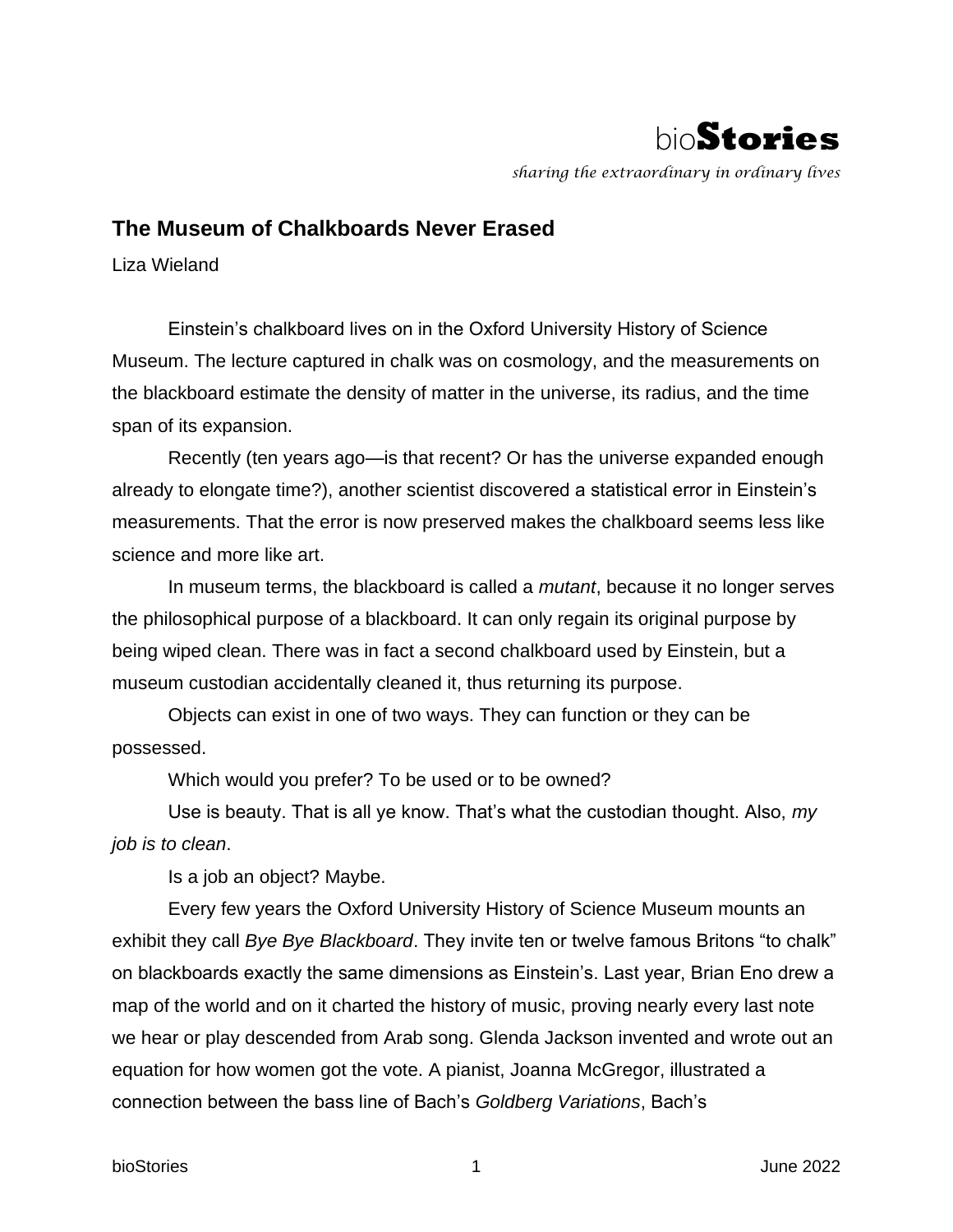contemporaries, and modern musicians. Cornelia Parker, an installation artist, wrote something unsolvable and impenetrable while blindfolded, and called it *Navigating a Cliff Edge in Darkness*. The Chancellor of Oxford University bemoaned in chalk the squeaks the chalk makes on the board. A footballer, Bobby Robson, illustrated the anatomy of a corner kick.

Jon Snow, a journalist, chalked on a black globe the words GLOBAL WARMING OUR GRAVEST RESPONSIBILITY. Another visual artist, Richard Wentworth, gave a statement: "The physicality of the blackboards of my childhood sprang to mind immediately – their sense of landscape, as if text were a horizon, their sounds, their beautiful receptive surfaces, and their fog of palimpsests," and imagined the blackboard as a kind of landscape, chalking the alchemists' epithet: *as above so below*.

*The blackboards of my childhood*. My mother installed a blackboard in the kitchen, on the door leading to the basement, which stood at right angles to the door through which we entered the kitchen from the rest of the house. The purpose of this blackboard was to remind: appointments, chores, where some or sometimes all of us needed to be, and when. I don't remember writing on it, though I'm fairly sure I did.

On the other side of this door was a life-sized poster of Mr. Hudson, the butler from the BBC drama *Upstairs Downstairs*, here forever caught in the act of greeting your ascension from the basement. My mother and I loved the show. I was the one who bought the poster and chose where to hang it.

She wanted to like *Downton Abbey* in the same way, but by that time she was starting to go deaf, and the speed of the conversations and the accents made watching depressing and finally unbearable.

Now I live in a renovated red brick schoolhouse. For atmosphere, or to appease the ghosts, the design team left two artifacts: a chalkboard and a globe. My chalkboard functions in some of the same ways as my mother's, a repository for tasks and reminders, my daughter's class schedule for her last semester in college, a future dentist appointment. I look forward to erasing all of it: I want my daughter to graduate, I want to be done with writing letters of recommendation for my students, I will remember to take the feta to my husband's house. The goal of the chalkboard is emptiness. That's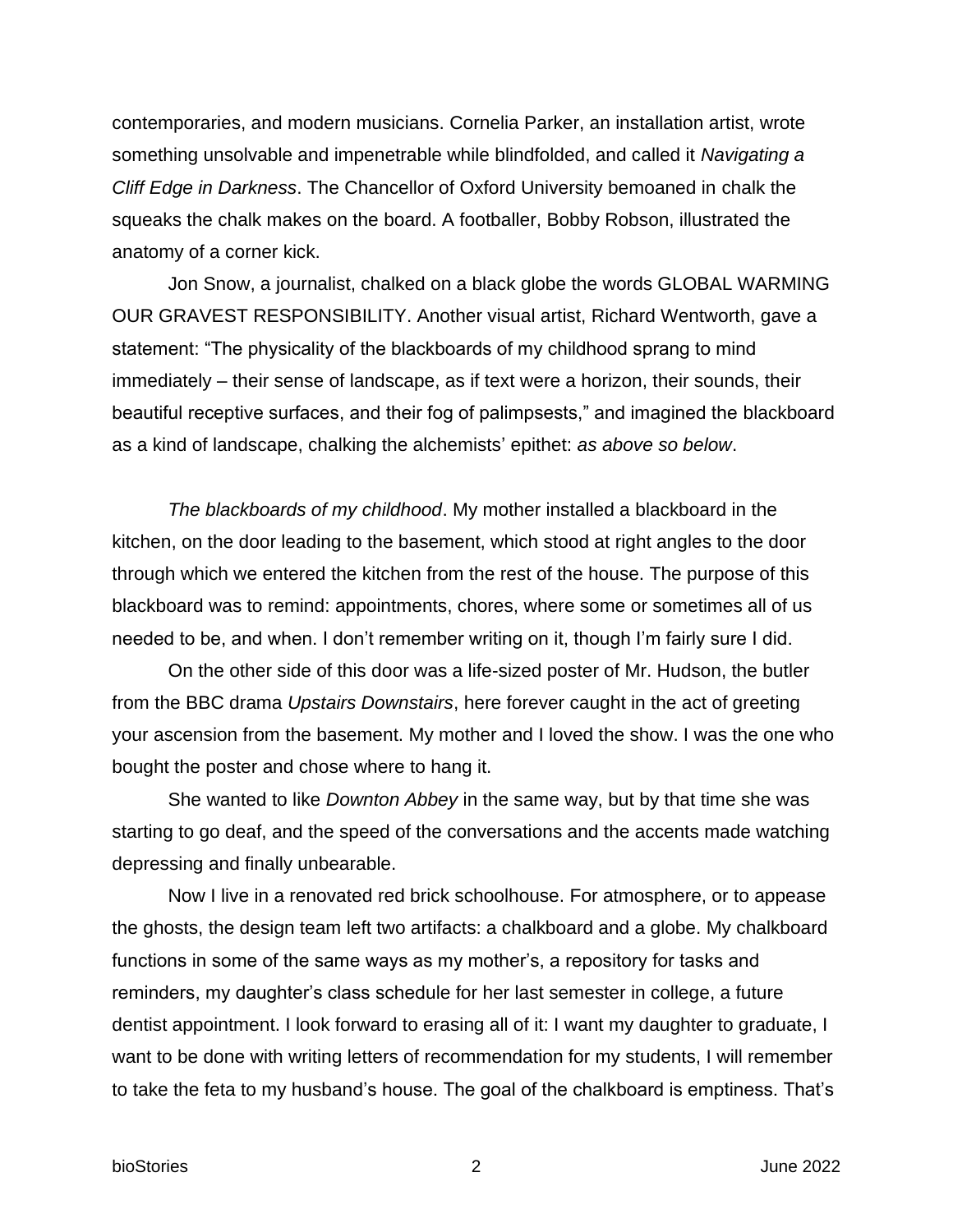its use. But I also like owning it. I enjoyed the amusement of others during Zoom meetings, until my boss told me she knew I was going to quit when she saw my approaching appointment with HR. My husband suggested green screen, but I didn't like the way it erased parts of people's heads and torsos without their knowledge or consent.

I once saw an exhibit of paintings by Rita Ackerman called *The Coronation and Massacre of Love*. Gigantic canvases primed with chalkboard paint had been washed with white chalk and pigment and smeared to give the impression of erasures and deletions of vague figurative drawings and landscapes. These emerge out of the background as ghosts, caught between construction and destruction, emotional and actual. Ackerman's process struck me as a step away from madness: drawing the figure or the scene, erasing it, as if the artist had changed her mind or become disillusioned. Then she draws it back, more or less the same, and erases again. Again, the drawing. Again, erasing. After some time, it becomes clear that the original scene can't be completely erased or obscured; in fact, it seems to emerge more vividly, with more force.

After our mother died, I asked my brother about the chalkboard in the kitchen. Did he remember anything our mother had written there? Did he ever write on it? Were we forbidden to do so?

I don't know what you're talking about, he said at first, cautiously, after a long pause. There wasn't any chalkboard. There was a poster, I think, in a blue frame. Something soothing. Monet's water lilies maybe.

I felt as if I were drowning, a whirlpool, a vortex, all the breath spun out of me. What about the other side of the door? What about Mr. Hudson? Remember? When you came up from the basement?

I don't know, he said. Maybe that was after I went away to school.

Truthfully, I can't remember a single date or list written on the chalkboard in the kitchen of my childhood home. In my mind's eye, I can see every other wall and corner of that room, the white Parsons table, the shelf of cookbooks, the radio, the eight-inch television, even the last thing I watched on it, Muhammad Ali lighting the Olympic torch